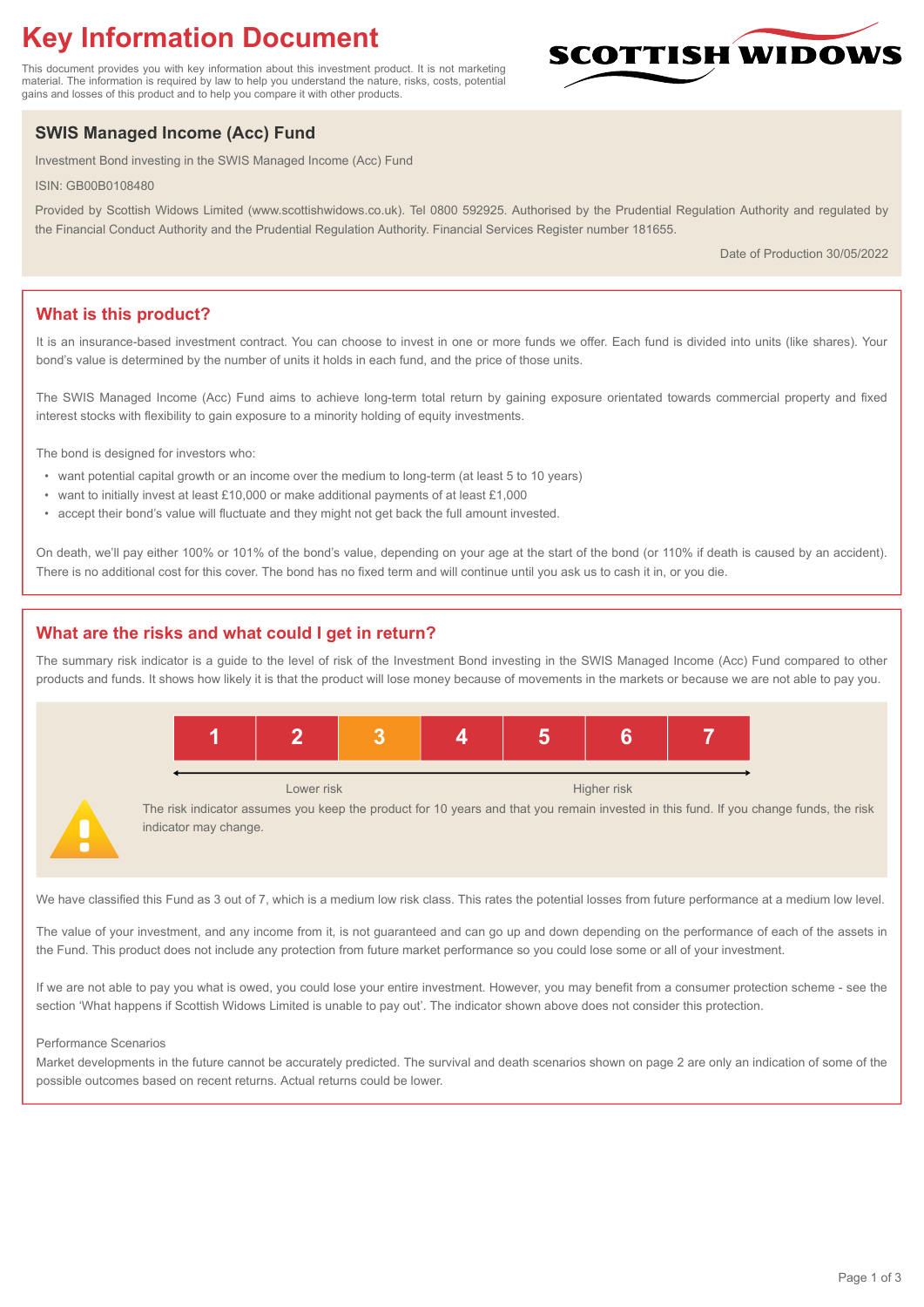

#### **What are the risks and what could I get in return? (continued)**

This table shows the money you could get back over the next 10 years, under different scenarios, assuming that you invest £10,000. The figures below assume no withdrawals are taken and do not allow for any Large Fund Bonus which may apply. The scenarios shown illustrate how your investment could perform. You can compare them with the scenarios of other products. The scenarios presented are an estimate of future performance based on evidence from the past on how the value of this investment varies, and are not an exact indicator. What you get will vary depending on how the market performs and how long you keep the investment. The stress scenario shows what you might get back in extreme market circumstances, and it does not take into account the situation where we are not able to pay you. The death scenario assumes investments perform in line with the moderate scenario.

The figures shown include all the costs of the product itself, but may not include all the costs that you pay to your adviser. The figures do not take into account your personal tax situation, which may also affect how much you get back. Before deciding to invest, you should read the Additional Information Document for more information on the risks and what you might get back. See page 2 for information on how the performance scenarios are calculated.

| <b>Investment £10,000</b> |                                                    |           |          |                                             |  |  |
|---------------------------|----------------------------------------------------|-----------|----------|---------------------------------------------|--|--|
|                           | 1 year                                             |           | 5 years  | 10 years<br>(Recommended<br>holding period) |  |  |
| <b>Survival Scenarios</b> |                                                    |           |          |                                             |  |  |
| <b>Stress scenario</b>    | What you might get back after costs                | £3,884    | £6,737   | £5,659                                      |  |  |
|                           | $-61.16%$<br>Average return each year              |           | $-7.60%$ | $-5.53%$                                    |  |  |
| Unfavourable scenario     | What you might get back after costs<br>£8,851      |           | £7,558   | £6,649                                      |  |  |
|                           | Average return each year                           | $-11.49%$ | $-5.45%$ | $-4.00%$                                    |  |  |
| Moderate scenario         | What you might get back after costs                | £9,919    | £9,723   | £9.484                                      |  |  |
|                           | Average return each year                           | $-0.81%$  | $-0.56%$ | $-0.53%$                                    |  |  |
| Favourable scenario       | What you might get back after costs                | £11,049   | £12,435  | £13,448                                     |  |  |
|                           | Average return each year                           | 10.49%    | 4.45%    | 3.01%                                       |  |  |
| <b>Death scenarios</b>    |                                                    |           |          |                                             |  |  |
| Insured event             | What your beneficiaries might get back after costs | £10,018   | £9.820   | £9.579                                      |  |  |

#### **What happens if Scottish Widows is unable to pay out?**

Your Plan is fully covered by the Financial Services Compensation Scheme. More information about compensation arrangements is available from the Financial Services Compensation Scheme, who can be contacted on 0800 678 1100 or 0207 741 4100 or via their website at www.fscs.org.uk

## **What are the costs?**

The Reduction in Yield (RIY) shows what impact the total costs you pay will have on the investment return you might get. The total costs take into account one-off, ongoing and incidental costs. The amounts shown here are the cumulative costs of the product itself, for three different holding periods. The monetary figures shown assume you invest £10,000 and investments perform in line with the moderate scenario. The figures are estimates and may change in the future. The person selling you or advising you about this product may charge you other costs. If so, this person will provide you with information about these costs, and show you the impact that all costs will have on your investment over time.

| Investment £10,000              |                             |                              |                            |  |  |  |
|---------------------------------|-----------------------------|------------------------------|----------------------------|--|--|--|
| <b>Scenarios</b>                | If you cash in after 1 year | If you cash in after 5 years | If you cash in at 10 years |  |  |  |
| Total costs                     | £169                        | £624                         | £1,152                     |  |  |  |
| Impact on return (RIY) per year | 1.70%                       | 1.30%                        | 1.25%                      |  |  |  |